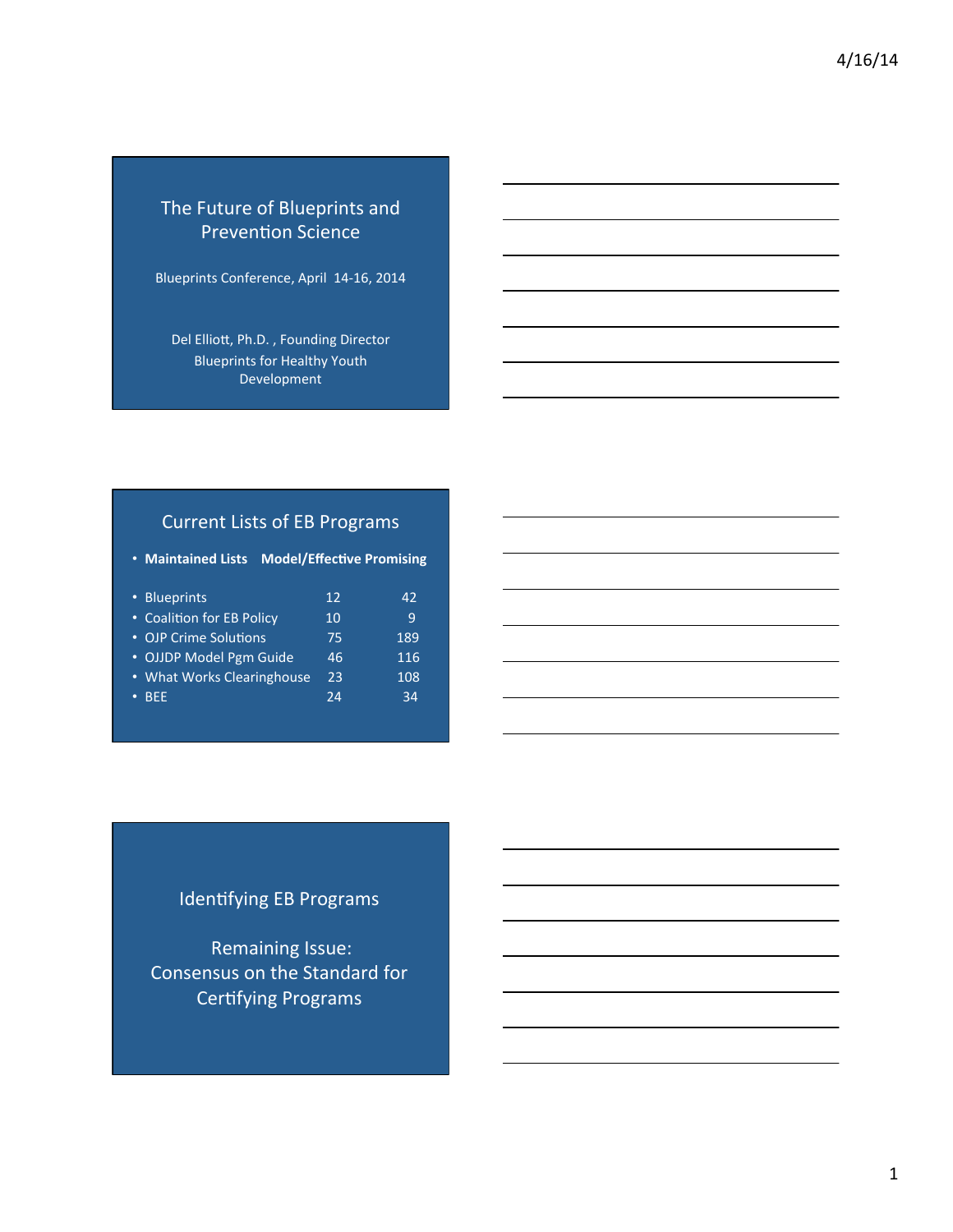### Federal Working Group Standard for Certifying Programs as Effective\*

- Experimental Design/RCT
- Effect sustained for at least 1 year postintervention
- At least 1 independent replication with RCT

\*Adapted from *Hierarchical Classification Framework for Program Effectiveness*, Working Group for the Federal Collaboration on What Works, 2004.

- RCT's adequately address threats to internal validity
- No known health-compromising side effects

#### Hierarchical Program Classification\*

- I. *Model*: Meets all standards
- II. *Effective*: Lacks independent RCT replication
- III. *Promising*: Lacks a RCT replication
- IV. *Inconclusive*: Contradictory findings or non-<br>sustainable effects
- V. *Ineffective*: Meets all standards but with no statistically significant effects
- VI. *Harmful*: Meets all standards but with negative main effects or serious side effects
- VII *Insufficient Evidence*: All others
- \*Adapted from *Hierarchical Classification Framework for Program Effectiveness*, Working Group for the Federal Collaboration on What Works, 2004.

## EB Certification Standard by List

| <b>Minimum</b><br><b>Required</b> | <b>FWG</b>            | <b>BP</b>           | CEBP*     | <b>CDC</b>       | <b>OJJDP</b>     | <b>OJP</b>       | <b>NREPP</b>     |
|-----------------------------------|-----------------------|---------------------|-----------|------------------|------------------|------------------|------------------|
| <b>Model</b>                      |                       |                     |           |                  |                  |                  |                  |
| Design:<br><b>RCT</b>             | Yes                   | Yes                 | Yes       | No<br>QED(2)     | <b>No</b><br>QED | <b>No</b><br>QED | <b>No</b><br>QED |
| Replication                       | Yes                   | Yes                 | <b>No</b> | <b>No</b>        | <b>No</b>        | <b>No</b>        | <b>No</b>        |
| Sustained                         | Yes                   | Yes                 | <b>No</b> | No               | <b>No</b>        | <b>No</b>        | <b>No</b>        |
| Independ                          | Yes                   | <b>No</b>           | <b>No</b> | <b>No</b>        | <b>No</b>        | <b>No</b>        | <b>No</b>        |
| Promising                         |                       |                     |           |                  |                  |                  |                  |
| Design:<br><b>RCT</b>             | N <sub>0</sub><br>QED | <b>No</b><br>QED(2) | Yes       | <b>No</b><br>QED | <b>No</b><br>QED | <b>No</b><br>QED | <b>No</b>        |
| Replication                       | No                    | <b>No</b>           | <b>No</b> | <b>No</b>        | <b>No</b>        | <b>No</b>        | <b>No</b>        |
| Sustained                         | Yes                   | <b>No</b>           | <b>No</b> | <b>No</b>        | <b>No</b>        | <b>No</b>        | <b>No</b>        |
| Independ                          | No                    | <b>No</b>           | <b>No</b> | <b>No</b>        | <b>No</b>        | <b>No</b>        | <b>No</b>        |
|                                   |                       |                     |           |                  |                  |                  |                  |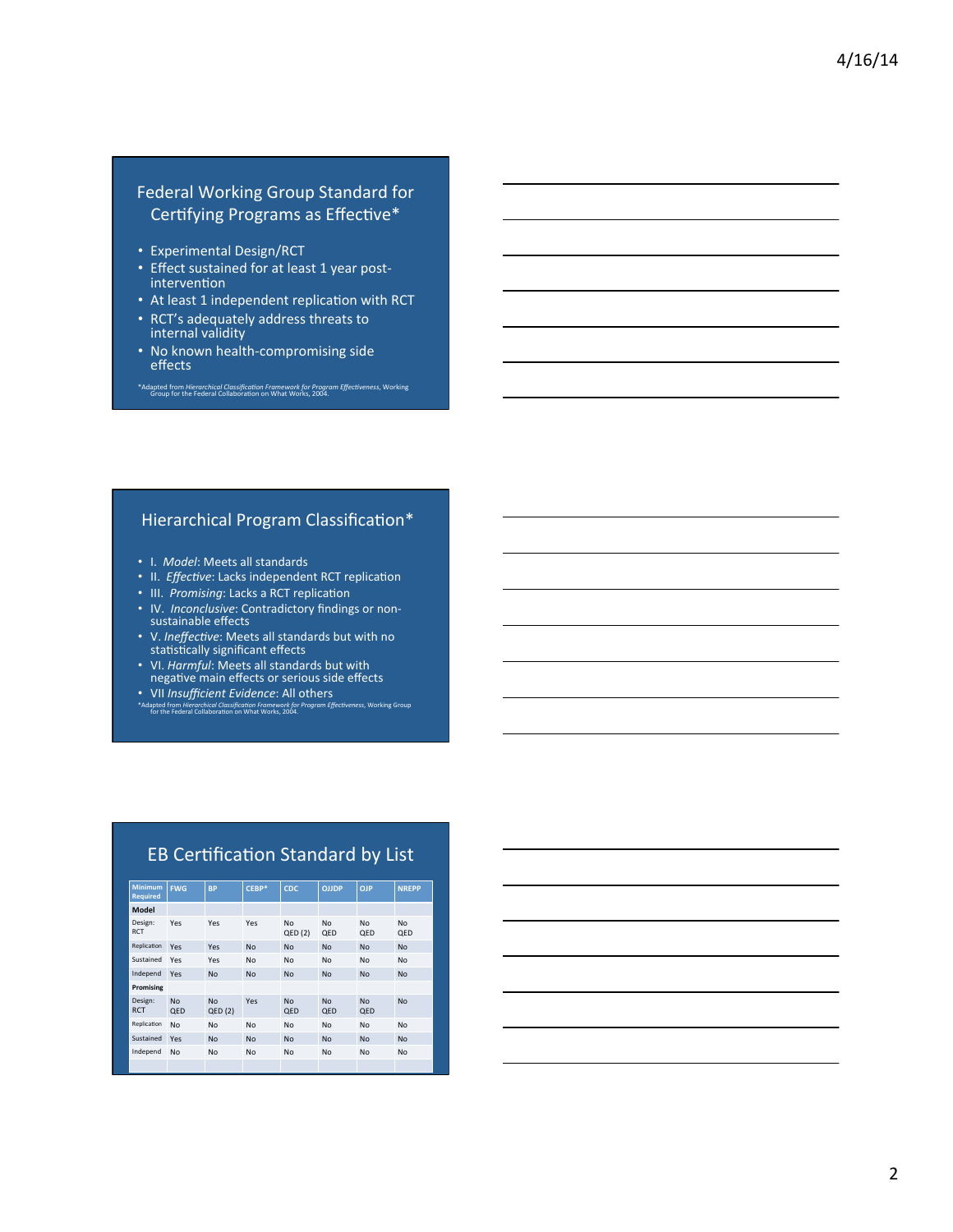Professional organizations and federal agencies listing evidencebased programs are failing to meet their responsibilities to protect practitioners and clients from ineffective programs and practices.

Bigland & Ogden (2008)

A significant proportion of evidence reviews lack scientific rigor and fail to address client, practitioner, and funder needs for current, trustworthy information about a programs effectiveness.

(IOM Report on Healthcare, 2008)

The New Prevention Science Frontier: Taking Research to Practice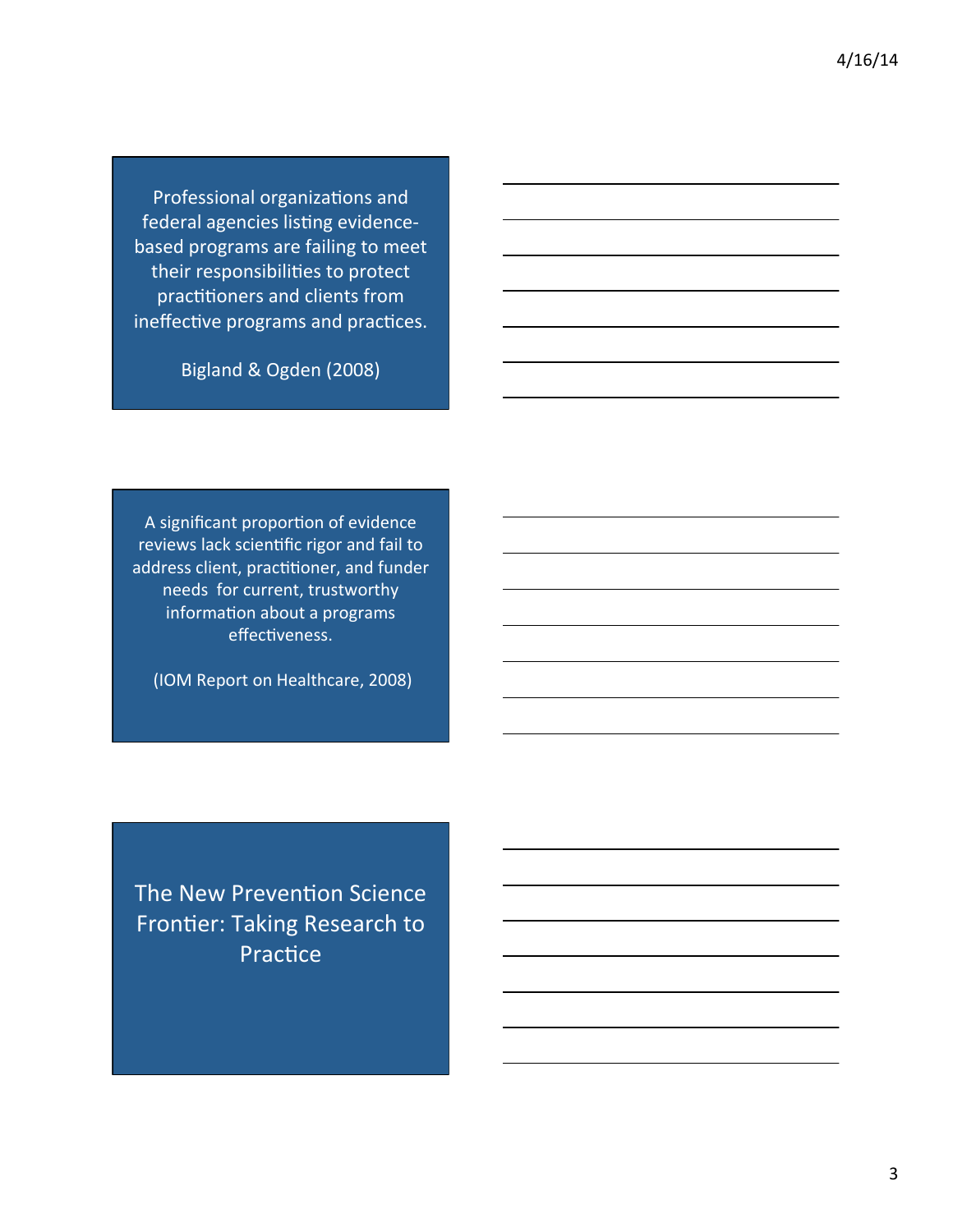How to Upgrade Public System Portfolios with EB Programs to Make them More Effective and Cost Efficient?

In 2002, The White House encouraged all Federal Agencies to support evidence-based programs and to discontinue programs with no evidence of effectiveness.

• OMB, the President's Management Agenda, 2002 

## Four Initial Strategies

Based upon a Review of System Portfolios:

- Stop Implementing Harmful Programs
- Give Priority to EB Programs When They Fit
- Commit to Evaluate All Non-EB Programs
- Monitor Return on Investment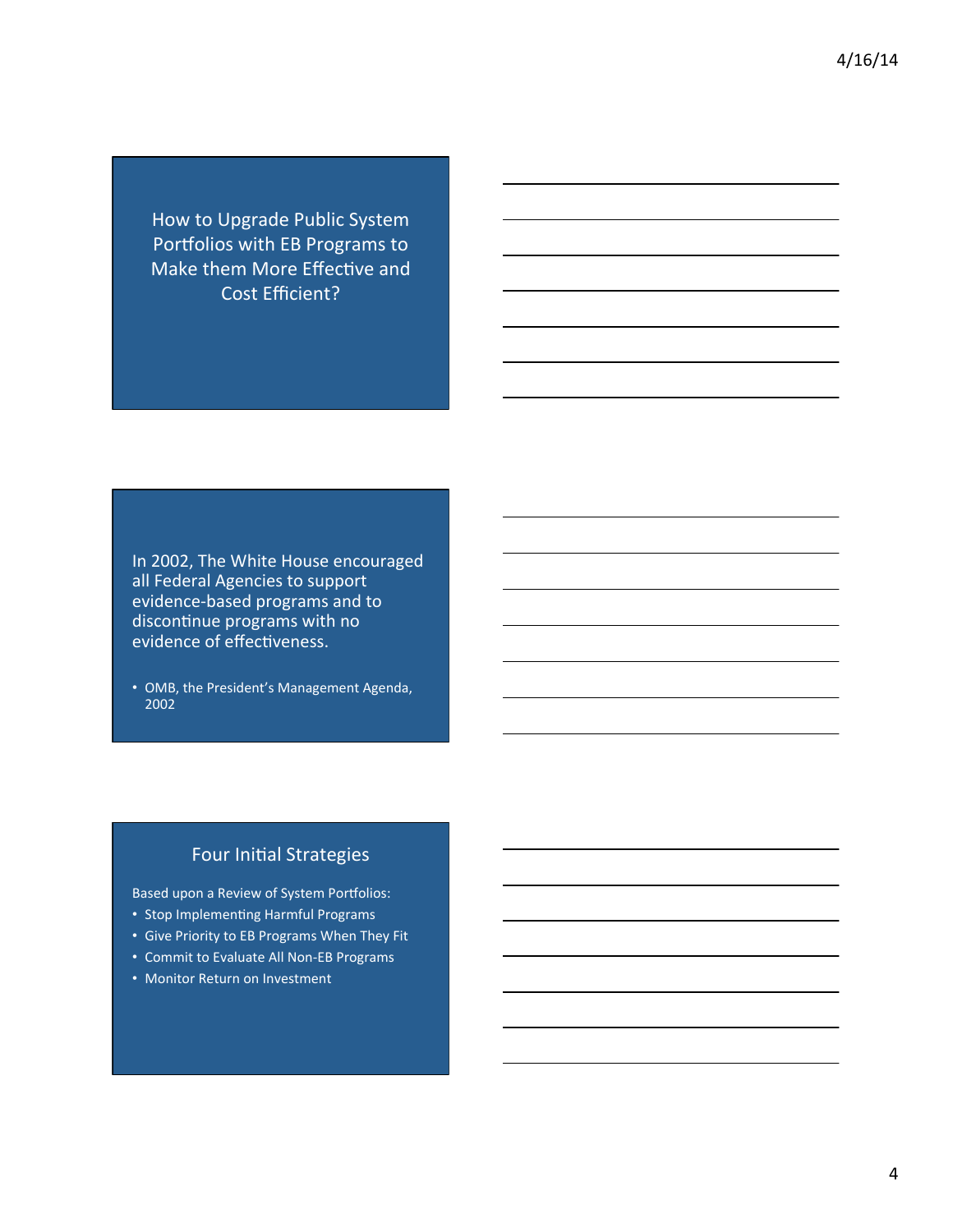Example: Two Harmful Programs Currently Being Implemented 

- Scared Straight / Beyond Scared Straight
- 21<sup>st</sup> Century Community Learning **Centers**

### **Scared Straight**

- Known to increase the likelihood of recidivism (Petrosino et al., 2002 & 2013; DHHS, 2001)
- Negative ROI. Costs Taxpayers \$76 (increased crime) for every dollar invested in this program (WSIPP, 2012)
- Promoted by A&E Network- *Beyond Scared Strait*  TV Series--Currently in its 6<sup>th</sup> season
- A&E urged by U.S. Department of Justice Officials and respected Criminologists to stop promoting this harmful program, but it continues

### 21<sup>st</sup> Century Community Learning **Centers**

- National evaluation revealed negative effects on multiple types of behavior (suspensions, disciplinary actions, etc.) and no differences on academic outcomes (James-Burney, et al, 2005)\*. Replicated by 2 other studies.
- Program serves an average of 1 Million students per year and has been funded every year, 1998 thru 2014.
- Average Federal authorization after 2005 = \$1 billion/ year

\*Students in program did feel safer at school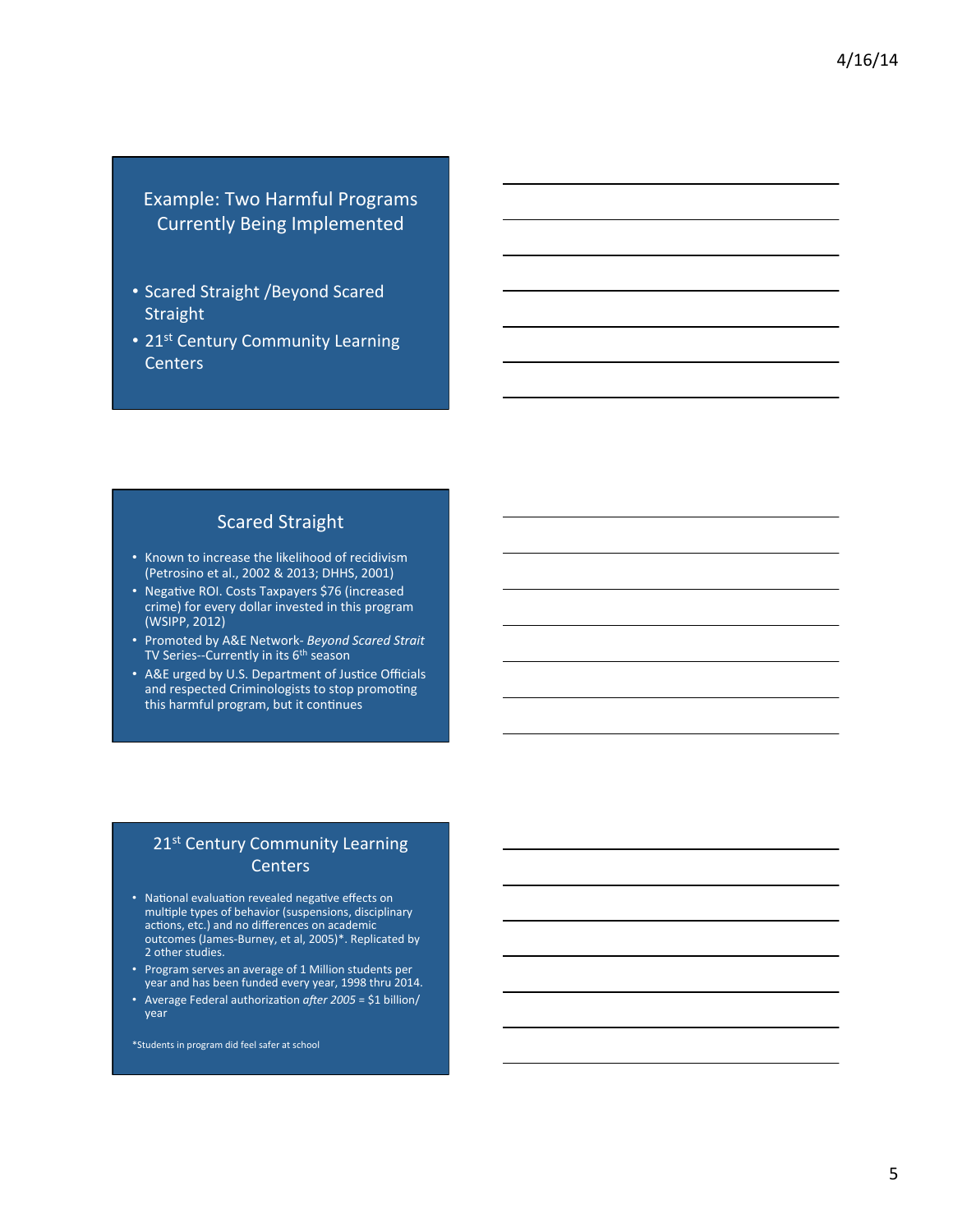#### Penetration of EB Programs and Practices

- The great majority of child, adolescent, and family<br>prevention programs currently being implemented in the U.S. have no credible evaluation
- About 10% of child public service agencies are implementing EB programs and practices
- Less than 10% of drug, bullying and violence<br>prevention programs in schools are EB; less than half of these are being implemented with fidelity
- Less than 1% of U.S. Gov't funding for prevention programs goes to certified EB programs and practices

Hoagwood and Olin, 2002: Gottfredson and Gottfredson, 2002; Ringwalt, 2009; DOE, 2011; Bridgeland and Orszag, 2013

#### Why Are We Not Implementing Evidence-Based Programs?

- It's hard to sell prevention- the focus 'typically' is on<br>after-the-fact responses to negative outcomes
- Current incentives for public systems based on number<br>of clients served, not demonstrated reductions in<br>problem behaviors or increased positive outcomes
- Real costs associated with closing down existing system<br>programs: change in philosophy, retraining, initial costs for startup of EB pgms, fidelity demands
- Confusion about what EB means, where to find EB<br>programs & how to interpret the differences across lists
- Politics and parochial judgment often trump research
- Increasing professional resistance to EB programs/
- practices
- Limited investment in leadership training about value and use of EB programs

Implementation Science: Some Promising Community – and Systems- Level Implementation of **EB Programs and Practices**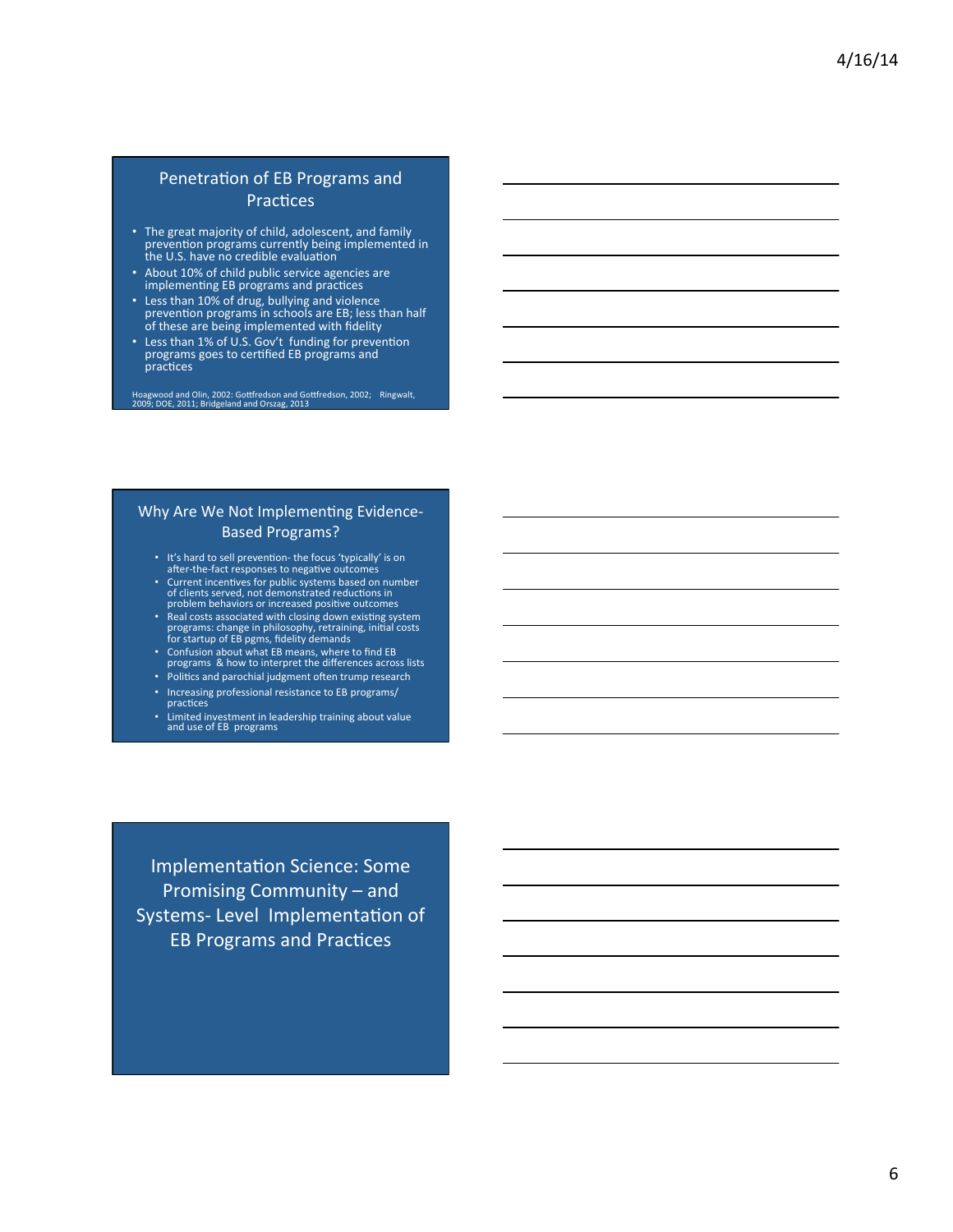# Communities That Care

- A community-level EB program delivery system
- Partnership of public systems, schools, community, & families; building capacity, commitment to data-based decision making
- RCT: By  $12<sup>th</sup>$  grade- 32% lower initiation any drug
- 18% lower initiation delinquent behavior
- 14% lower initiation violent behavior
- ROI =  $$5.30;$  Fidelity =  $90\%$

### Florida Redirection Project

- Initiated in State Dept. of Juvenile Justice in 2004. Current state funding at \$9, 365,000
- Redirects youth from residential commitment to MST, FFT or BSFT
- Initially limited but as of 2011 available for all youth referred by DJJ or the court; available in 18 of 20 judicial circuits
- Cost savings > \$30K per youth; Total saving for state since 2004 >\$211M
- 20% decrease in re-arrest; 31% in felony re-conviction; 21% in subsequent commitment to adult system

#### Washington State EB Systems

- 1997- Legislature directed WSIPP to identify EB/ Cost effective programs in justice systems
- Based on successful implementation of EB justice programs, legislature cancelled new prison plans
- Early 2000s, directed same EB strategy for preschool, K-12, child welfare, MH, substance abuse and public health systems.
- ROI information for EB programs in these systems at www.wsipp.wa.gov/BenefitCost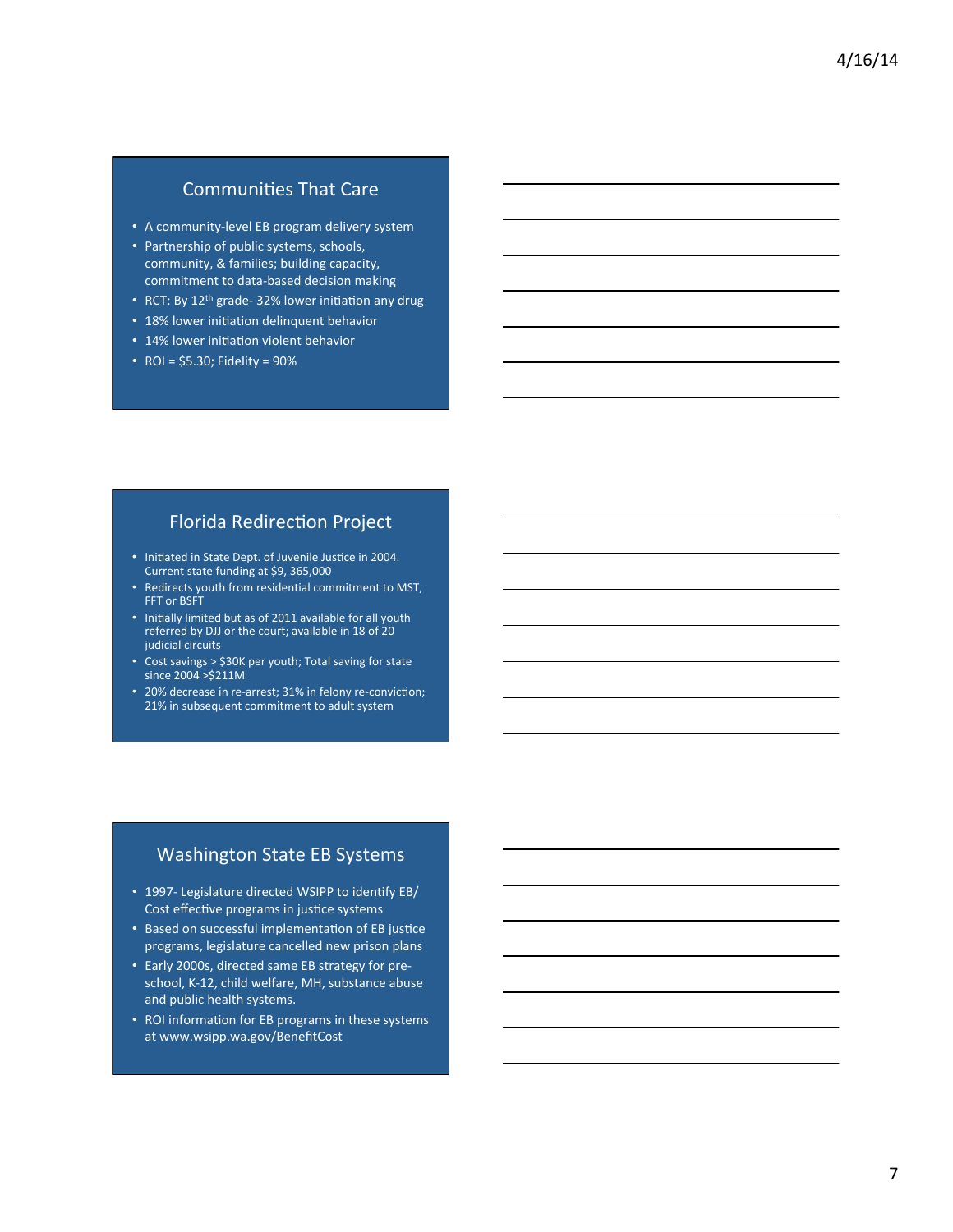



### Blueprint Strategies for Facilitating the Dissemination and Successful Implementation of EB Programs

- Providing kind of information that facilitates an informed decision (fit, cost, benefits, funding, readiness, system requirements, contacts, etc.)
- Providing tools for assessing community and system needs and risk/protective profiles
- Policy Team: Developing a strategic plan for a broad, national level dissemination of BP Programs

# A Call to Action

- Become an advocate for evidence-based programs and<br>practices in your agency or community
- Build partnerships to support EB programs
- Encourage system-level use of EB programs: Initial Redirection strategy
- Don't oversell: In practice, effects are modest
- Commit to "doing no harm" ; Relentlessly oppose iatrogenic programs/practices
- Promote Blueprints as a Consumer Reports or FDA type registry of evidence-based programs
- Partner with The Blueprint Policy Team